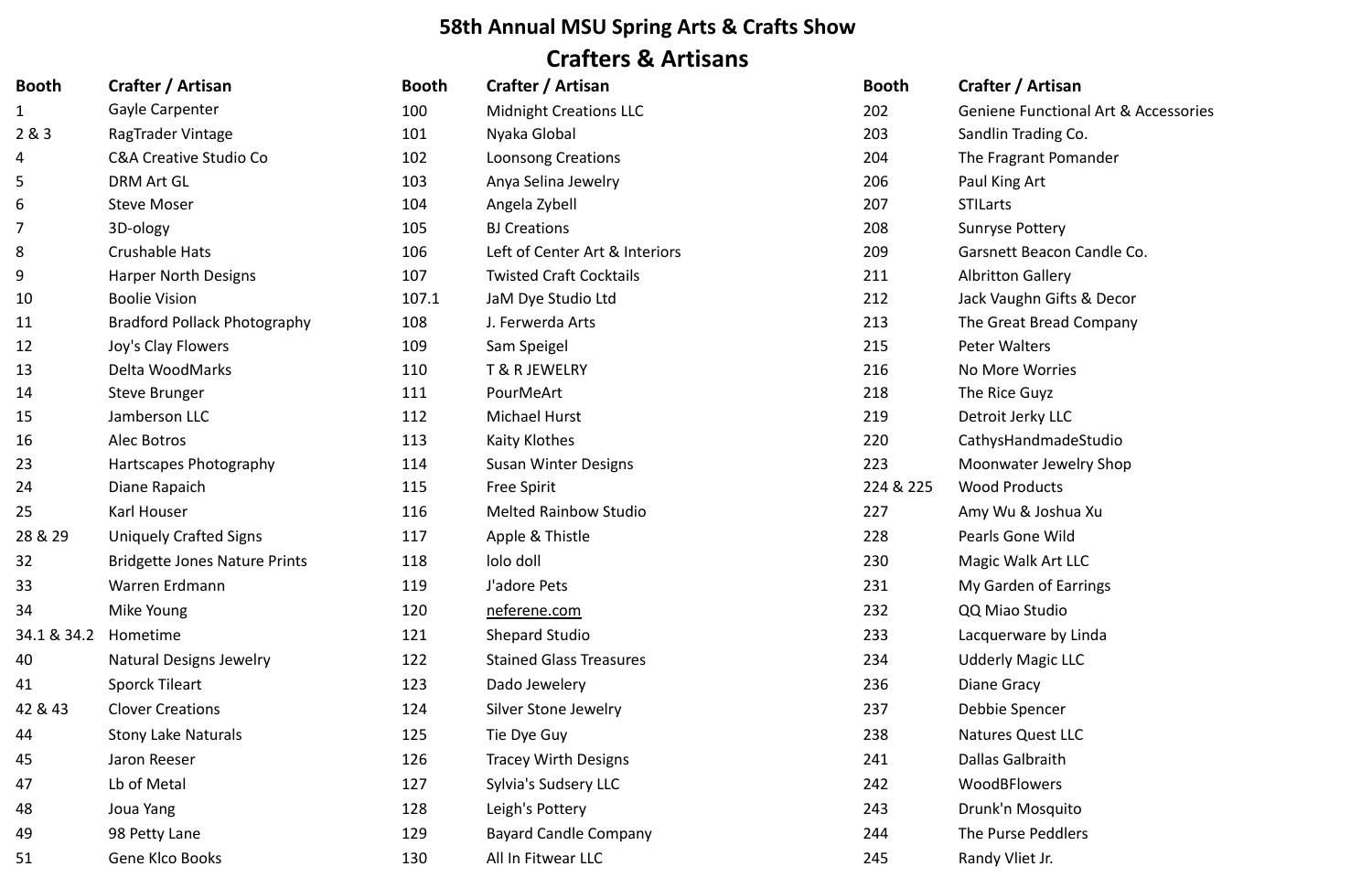| 53      | <b>NRD Oil Paintings</b>           | 134 | Love & Journey                                 | 246         | Aura Lee Gallery               |
|---------|------------------------------------|-----|------------------------------------------------|-------------|--------------------------------|
| 54      | Records Redone                     | 135 | <b>Smitten Woodworks</b>                       | 247         | <b>Blissful Designs MI LLC</b> |
| 55      | Pam's Pantry                       | 136 | Judy's Baskets                                 | 248         | <b>Kelly Stenzel</b>           |
| 56 & 57 | Wood Locker                        | 137 | 2 Crafty Chix                                  | 250         | Michigan Made Metal            |
| 63      | The Glass Bird                     | 139 | Rock N a Hard Place Designs LLC                | 264 & 265   | Beverly Ann's Jewelry          |
| 65      | Bodega Art House                   | 140 | <b>Time Drier</b>                              | 266         | <b>JMR Designs</b>             |
| 66      | Raeann Wagner                      | 141 | Lady Barkleys                                  | 267         | Sadwitch                       |
| 67      | Americamanta                       | 142 | Wild Apples Deisgn LLC                         | 270         | E & S Creations                |
| 68      | Go Jump in a Lake LLC              | 143 | <b>Arsenal Handicraft</b>                      | 271 & 272   | Bomb N Bath                    |
| 76      | Doug King                          | 144 | <b>Finding Felicidad</b>                       | 273         | <b>Slate Blue Designs</b>      |
| 77      | <b>Clever Crafty Creations</b>     | 145 | <b>Elk Meadow Designs</b>                      | 274         | <b>Homeward Hound</b>          |
| 78      | <b>BnS Studios</b>                 | 146 | <b>Classy Nail Files</b>                       | 276         | Tree of Life                   |
| 79      | <b>Furry Friends Furniture</b>     | 147 | 2 Sisters Fused Glass Creations                | 277         | Paul's Gourmet Jerky           |
| 80      | Deb's Crafty Cupboard              | 148 | Ludmila's Little Russia                        | 278         | <b>Thornapple Designs</b>      |
| 81      | Peace, Love & Green Karma LLC      | 149 | <b>BakerWallArt</b>                            | 279         | <b>Surprisingly Pearlfect</b>  |
| 82      | David Knowlton                     | 150 | On Lindleyhill Handbags                        | 280         | Nicole McGill                  |
| 83      | <b>Crystal Rock Designs</b>        | 151 | <b>Barb Quenneville</b>                        | 283         | <b>Ziegler Designs LLC</b>     |
| 84      | Karen Kennedy                      | 152 | 10 Acre Farm LLC                               | 285 & 286   | <b>Jim Dries</b>               |
| 85      | Carolyn Stich Studio LLC           | 153 | Natalie Hurd                                   | 287         | Amber Art                      |
| 86      | <b>Harbor Light Gallery</b>        | 154 | <b>San Martin Designs</b>                      | 293         | <b>Auntie's Gift Store</b>     |
| 87      | F.R.O.G. In The Woods              | 155 | <b>Martens Printworks, LLC</b>                 | 294         | www.ugandanart.com             |
| 88      | <b>Black Pearl Platinum Brand</b>  | 158 | Hay.mo.mad                                     | 295         | Remiusables                    |
| 89      | Nataliya Kosmyna                   | 160 | Greer Center of St. Stephen's Community Church | 296         | <b>Congruent Studios</b>       |
| 90      | <b>MittenGirls</b>                 | 161 | HappiHippiShop                                 | 299         | <b>Happy Groovy Designs</b>    |
| 91      | <b>Stuck on Michigan</b>           | 162 | Art by Amanda Salagegheh                       | 300         | The Mighty Mitten              |
| 93      | <b>Muddy Lotus Designs</b>         | 163 | Dog Gone Delicious Dog Treats                  | 301         | <b>Mango Designs</b>           |
| 94      | <b>Carved Coins LLC</b>            | 164 | <b>Reality Break LLC</b>                       | 304 & 305   | The Sassy Olive                |
| 95      | Premium Light Images by Jim Bowers | 166 | My First Pal                                   | 306 & 306.1 | <b>Stained Glass Corner</b>    |
| 96      | <b>Kynot Design</b>                | 167 | <b>Alpine Crossings Family Farm</b>            | 307         | <b>Robntiffs Designs</b>       |
| 97      | Just Ware It! Jewelry              | 168 | <b>Foxwood Studio LLC</b>                      | 308         | <b>Floating Leaf</b>           |
| 98      | The Camel's Hump                   | 170 | Alex Ren Jewelry                               | 309 & 310   | Amanda Grooms                  |
| 99      | Indocantik                         | 172 | Chris McCall Art                               | 311         | All Dyed Up                    |
|         |                                    | 173 | <b>Birdmagic Pottery</b>                       | 312         | Southern Hiss Sauce C          |
|         |                                    | 174 | <b>Stitching Critters</b>                      | 313         | Ear Fashion                    |

<sup>d</sup> Ann's Jewelry AKA Ladieannes Timeless rn Hiss Sauce Co.